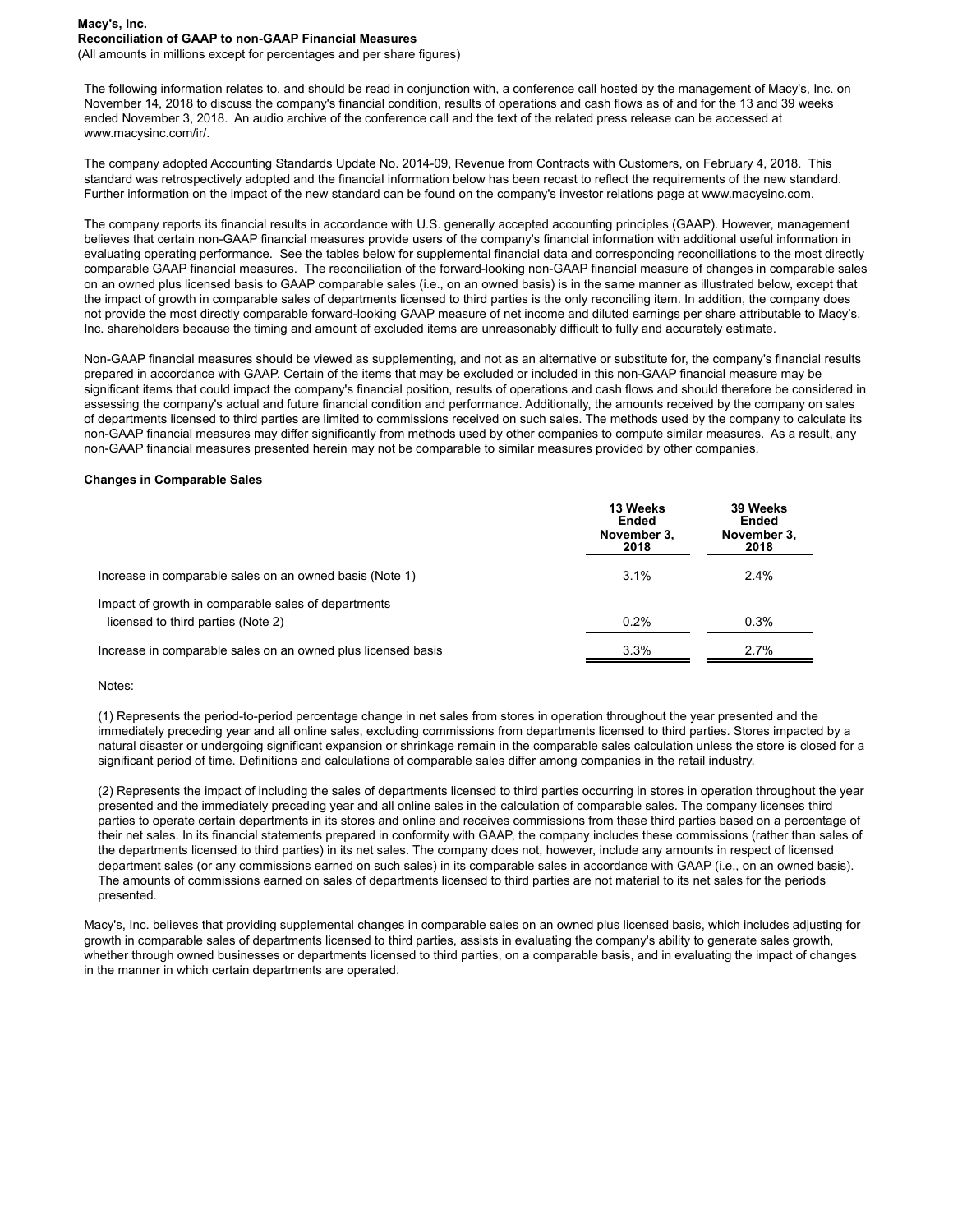(All amounts in millions except for percentages and per share figures)

## **Earnings before interest, taxes, depreciation and amortization, excluding certain items and gains on sale of real estate**

|                                                                                                 |                                                 | 13 Weeks<br>Ended<br>November 3, |                                                 | 13 Weeks<br>Ended<br>October 28, | <b>Increase</b>               |  |
|-------------------------------------------------------------------------------------------------|-------------------------------------------------|----------------------------------|-------------------------------------------------|----------------------------------|-------------------------------|--|
| Most Comparable GAAP measure:<br>Net income attributable to Macy's, Inc. shareholders           |                                                 | 2018<br>62                       | <u>\$</u>                                       | 2017<br>30                       | (decrease)                    |  |
| Non-GAAP measure:<br>Net income attributable to Macy's, Inc. shareholders                       | \$                                              | 62                               | \$                                              | 30                               |                               |  |
| Interest expense, net                                                                           |                                                 | 59                               |                                                 | 74                               |                               |  |
| Federal, state and local income tax expense                                                     |                                                 | 12                               |                                                 | 10                               |                               |  |
| Depreciation and amortization                                                                   |                                                 | 248                              |                                                 | 254                              |                               |  |
| Earnings before interest, taxes, depreciation and amortization                                  | <u>ა</u>                                        | 381                              | <u>\$</u>                                       | 368                              |                               |  |
| Settlement charges                                                                              | \$                                              | 23                               | \$                                              | 22                               |                               |  |
| Restructuring and other costs                                                                   |                                                 | 3                                |                                                 | 33                               |                               |  |
| As adjusted to exclude certain items above                                                      |                                                 | 407                              | <u>\$</u>                                       | 423                              |                               |  |
| Gains on sale of real estate                                                                    |                                                 | (42)                             |                                                 | (65)                             |                               |  |
| As adjusted to exclude gains on sale of real estate and<br>other certain items identified above |                                                 | <u>365</u>                       |                                                 | 358                              | S                             |  |
|                                                                                                 | 39 Weeks<br><b>Ended</b><br>November 3,<br>2018 |                                  | 39 Weeks<br><b>Ended</b><br>October 28,<br>2017 |                                  | <b>Increase</b><br>(decrease) |  |
| Most Comparable GAAP measure:<br>Net income attributable to Macy's, Inc. shareholders           |                                                 | 368                              | \$                                              | <u> 219  </u>                    |                               |  |
| Non-GAAP measure:<br>Net income attributable to Macy's, Inc. shareholders                       | \$                                              | 368                              | \$                                              | 219                              |                               |  |
| Interest expense, net                                                                           |                                                 | 187                              |                                                 | 237                              |                               |  |
| Losses on the early retirement of debt                                                          |                                                 | 5                                |                                                 | 1                                |                               |  |
| Federal, state and local income tax expense                                                     |                                                 | 96                               |                                                 | 138                              |                               |  |
| Depreciation and amortization                                                                   |                                                 | 718                              |                                                 | 741                              |                               |  |
| Earnings before interest, taxes, depreciation and amortization                                  |                                                 | 1,374                            |                                                 | 1,336                            |                               |  |
| Settlement charges                                                                              |                                                 | 73                               |                                                 | 73                               |                               |  |
| Impairment, restructuring and other costs (Note 1)                                              |                                                 | 31                               |                                                 | 33                               |                               |  |
| As adjusted to exclude certain items above                                                      |                                                 | 1,478                            |                                                 | 1.442                            |                               |  |
| Gains on sale of real estate                                                                    |                                                 | (111)                            |                                                 | (176)                            |                               |  |
| As adjusted to exclude gains on sale of real estate and<br>other certain items identified above | <u>ა</u>                                        | <u>1,367</u>                     | <u>উ</u>                                        | 1,266                            | 101<br><u>\$</u>              |  |

Note:

(1) For the 39 weeks ended November 3, 2018, the above pre-tax adjustment excludes impairment, restructuring and other costs attributable to the noncontrolling interest shareholder of \$8 million.

Management believes that earnings before interest, taxes, depreciation and amortization (EBITDA) provides meaningful information about the company's operational efficiency by excluding the impact of changes in tax law and structure, debt levels and capital investment. Excluding the impact of impairment, restructuring and other costs, settlement charges, losses on early retirement of debt and gains on sale of real estate from EBITDA is particularly useful where the amounts of such items may vary substantially in frequency and magnitude period-to-period.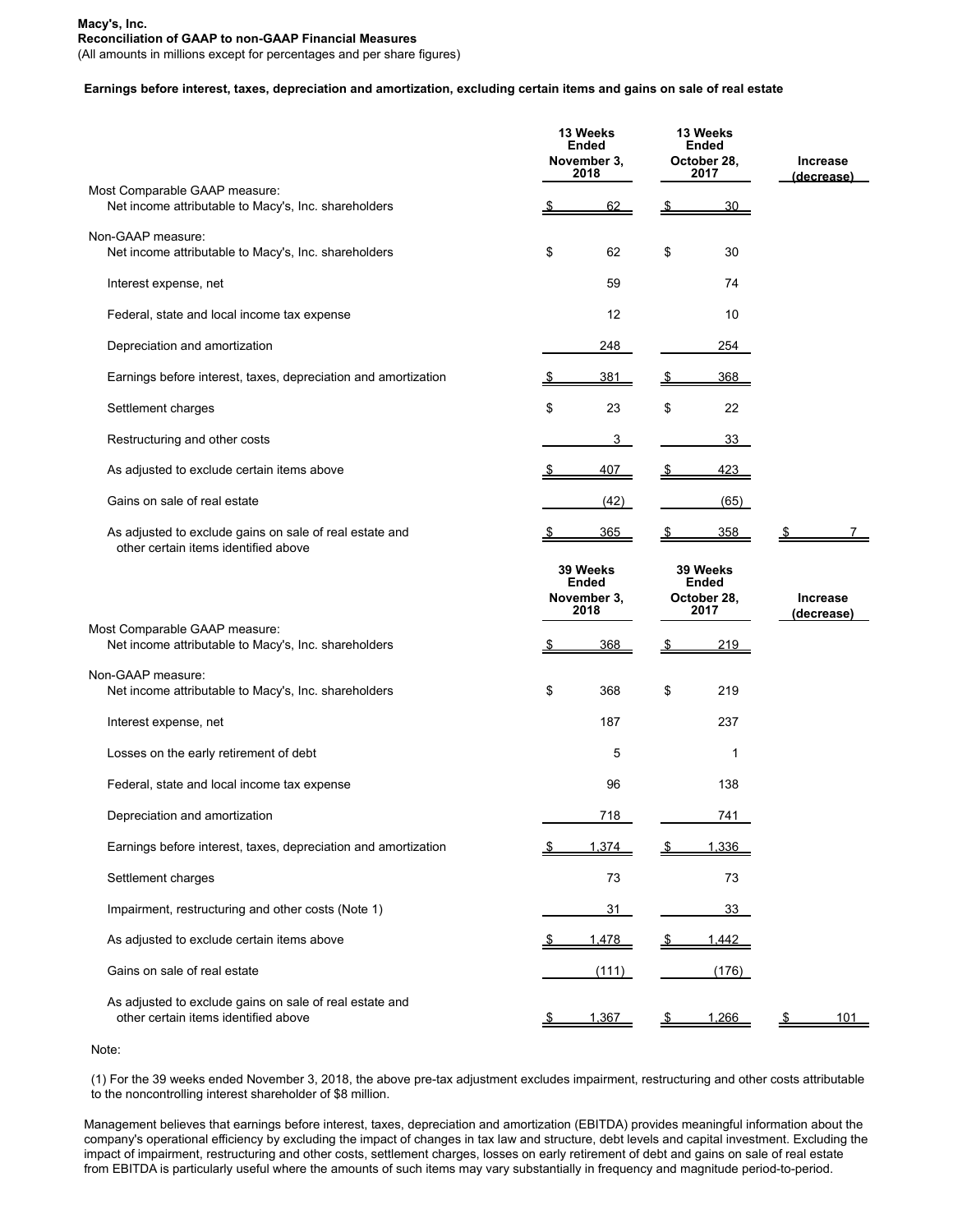(All amounts in millions except for percentages and per share figures)

# **Net income attributable to Macy's, Inc. shareholders, excluding certain items and gains on sale of real estate**

|                                                                                                 | 13 Weeks<br><b>Ended</b><br>November 3,<br>2018 |                          | 13 Weeks<br><b>Ended</b><br>October 28.<br>2017 |                          | <b>Increase</b><br>(decreaseː |                               |
|-------------------------------------------------------------------------------------------------|-------------------------------------------------|--------------------------|-------------------------------------------------|--------------------------|-------------------------------|-------------------------------|
| Most comparable GAAP measure:<br>Net income attributable to Macy's, Inc. shareholders           |                                                 | 62                       | \$                                              | <u>30</u>                |                               |                               |
| Non-GAAP measure:<br>Net income attributable to Macy's, Inc. shareholders                       | \$                                              | 62                       | \$                                              | 30                       |                               |                               |
| Restructuring and other costs                                                                   |                                                 | 3                        |                                                 | 33                       |                               |                               |
| Settlement charges                                                                              |                                                 | 23                       |                                                 | 22                       |                               |                               |
| Income tax impact of certain items identified above                                             |                                                 | (5)                      |                                                 | (20)                     |                               |                               |
| As adjusted to exclude certain items above                                                      |                                                 | 83                       |                                                 | 65                       |                               |                               |
| Gains on sale of real estate                                                                    |                                                 | (42)                     |                                                 | (65)                     |                               |                               |
| Income tax impact of gains on sale of real estate                                               |                                                 | 11                       |                                                 | 25                       |                               |                               |
| As adjusted to exclude gains on sale of real estate and<br>other certain items identified above |                                                 | 52                       |                                                 | 25                       |                               | 27                            |
|                                                                                                 |                                                 | 39 Weeks<br><b>Ended</b> |                                                 | 39 Weeks<br><b>Ended</b> |                               |                               |
|                                                                                                 | November 3,<br>2018                             |                          | October 28,<br>2017                             |                          |                               | <b>Increase</b><br>(decrease) |
| Most comparable GAAP measure:<br>Net income attributable to Macy's, Inc. shareholders           | 368                                             |                          | 219                                             |                          |                               |                               |
| Non-GAAP measure:                                                                               |                                                 |                          |                                                 |                          |                               |                               |
| Net income attributable to Macy's, Inc. shareholders                                            | \$                                              | 368                      | \$                                              | 219                      |                               |                               |
| Impairment, restructuring and other costs (Note 1)                                              |                                                 | 31                       |                                                 | 33                       |                               |                               |
| Settlement charges                                                                              |                                                 | 73                       |                                                 | 73                       |                               |                               |
| Losses on the early retirement of debt (Note 2)                                                 |                                                 | 5                        |                                                 | 1                        |                               |                               |
| Income tax impact of certain items identified above                                             |                                                 | (26)                     |                                                 | (40)                     |                               |                               |
| As adjusted to exclude certain items above                                                      |                                                 | 451                      |                                                 | 286                      |                               |                               |
| Gains on sale of real estate                                                                    |                                                 | (111)                    |                                                 | (176)                    |                               |                               |
| Income tax impact of gains on sale of real estate                                               |                                                 | 27                       |                                                 | 67                       |                               |                               |
| As adjusted to exclude gains on sale of real estate and<br>other certain items identified above |                                                 | 367                      |                                                 | 177                      |                               | 190                           |

Notes:

(1) For the 39 weeks ended November 3, 2018, the above pre-tax adjustment excludes impairment, restructuring and other costs attributable to the noncontrolling interest shareholder of \$8 million.

(2) The impact during the 39 weeks ended October 28, 2017 represents a value less than \$0.01 per diluted share attributable to Macy's, Inc. shareholders.

Management believes that net income attributable to Macy's, Inc. shareholders excluding the impact of impairment, restructuring and other costs, settlement charges, losses on early retirement of debt and gains on sale of real estate is a useful measure to assist the investor in evaluating the company's ability to generate earnings and that providing such a measure will allow investors to more readily compare the earnings referred to in the press release to the earnings reported by the company in past and future periods. Management believes that excluding the impact of the items is particularly useful where the amounts of such items may vary substantially in frequency and magnitude period-to-period.